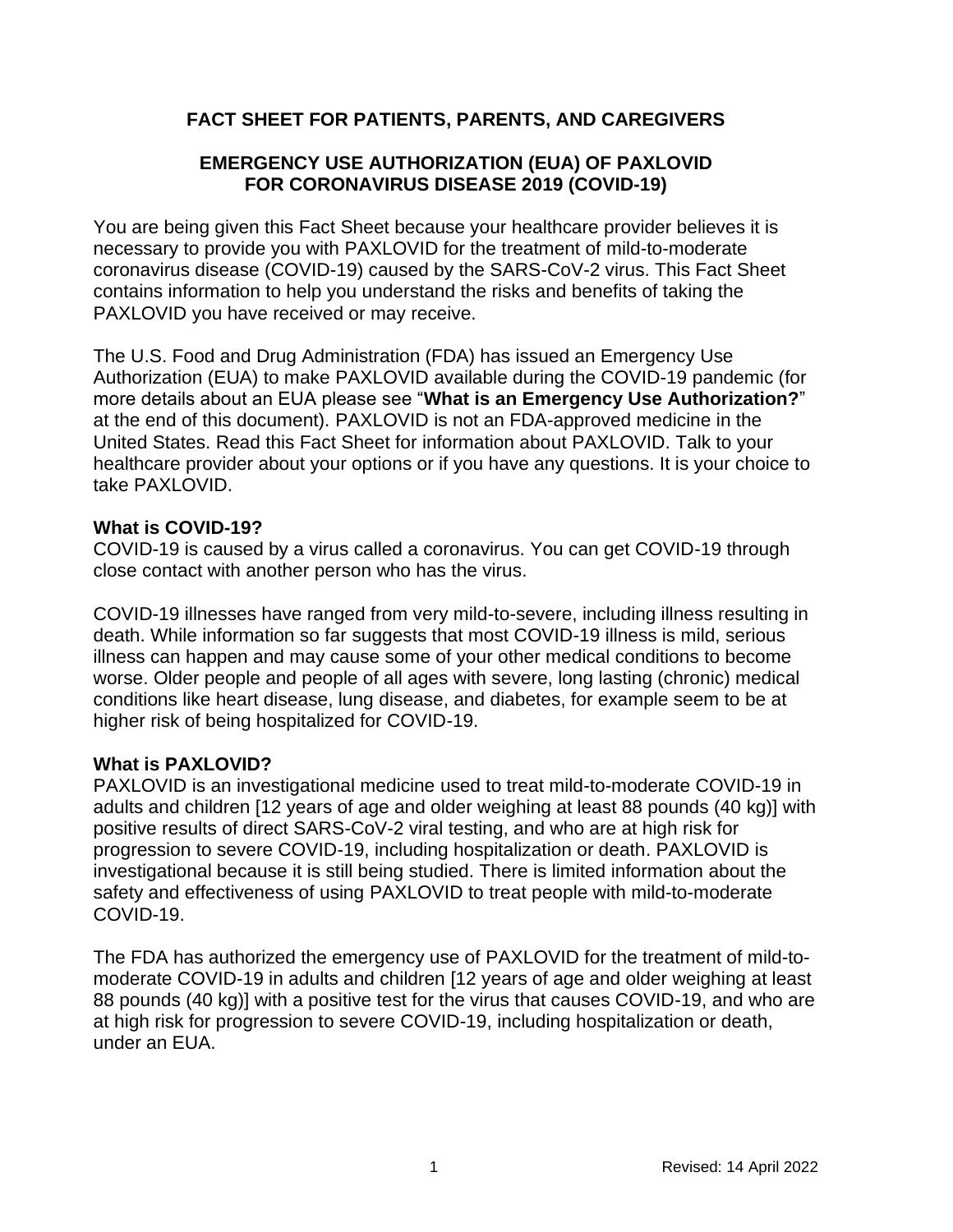# **What should I tell my healthcare provider before I take PAXLOVID?**

### **Tell your healthcare provider if you:**

- Have any allergies
- Have liver or kidney disease
- Are pregnant or plan to become pregnant
- Are breastfeeding a child
- Have any serious illnesses

**Tell your healthcare provider about all the medicines you take**, including prescription and over-the-counter medicines, vitamins, and herbal supplements.

Some medicines may interact with PAXLOVID and may cause serious side effects. Keep a list of your medicines to show your healthcare provider and pharmacist when you get a new medicine.

You can ask your healthcare provider or pharmacist for a list of medicines that interact with PAXLOVID. **Do not start taking a new medicine without telling your healthcare provider.** Your healthcare provider can tell you if it is safe to take PAXLOVID with other medicines.

**Tell your healthcare provider if you are taking combined hormonal contraceptive.** PAXLOVID may affect how your birth control pills work. Females who are able to become pregnant should use another effective alternative form of contraception or an additional barrier method of contraception. Talk to your healthcare provider if you have any questions about contraceptive methods that might be right for you.

# **How do I take PAXLOVID?**

- PAXLOVID consists of 2 medicines: nirmatrelvir and ritonavir.
	- $\circ$  Take 2 pink tablets of nirmatrelvir with 1 white (to off-white) tablet of ritonavir by mouth 2 times each day (in the morning and in the evening) for 5 days. **For each dose, take all 3 tablets at the same time.**
	- o **If you have kidney disease, talk to your healthcare provider. You may need a different dose.**
	- o Ritonavir tablets may vary slightly in color and appearance but have the same concentration and effect.
- Swallow the tablets whole. Do not chew, break, or crush the tablets.
- Take PAXLOVID with or without food.
- Do not stop taking PAXLOVID without talking to your healthcare provider, even if you feel better.
- If you miss a dose of PAXLOVID within 8 hours of the time it is usually taken, take it as soon as you remember. If you miss a dose by more than 8 hours, skip the missed dose and take the next dose at your regular time. Do not take 2 doses of PAXLOVID at the same time.
- If you take too much PAXLOVID, call your healthcare provider or go to the nearest hospital emergency room right away.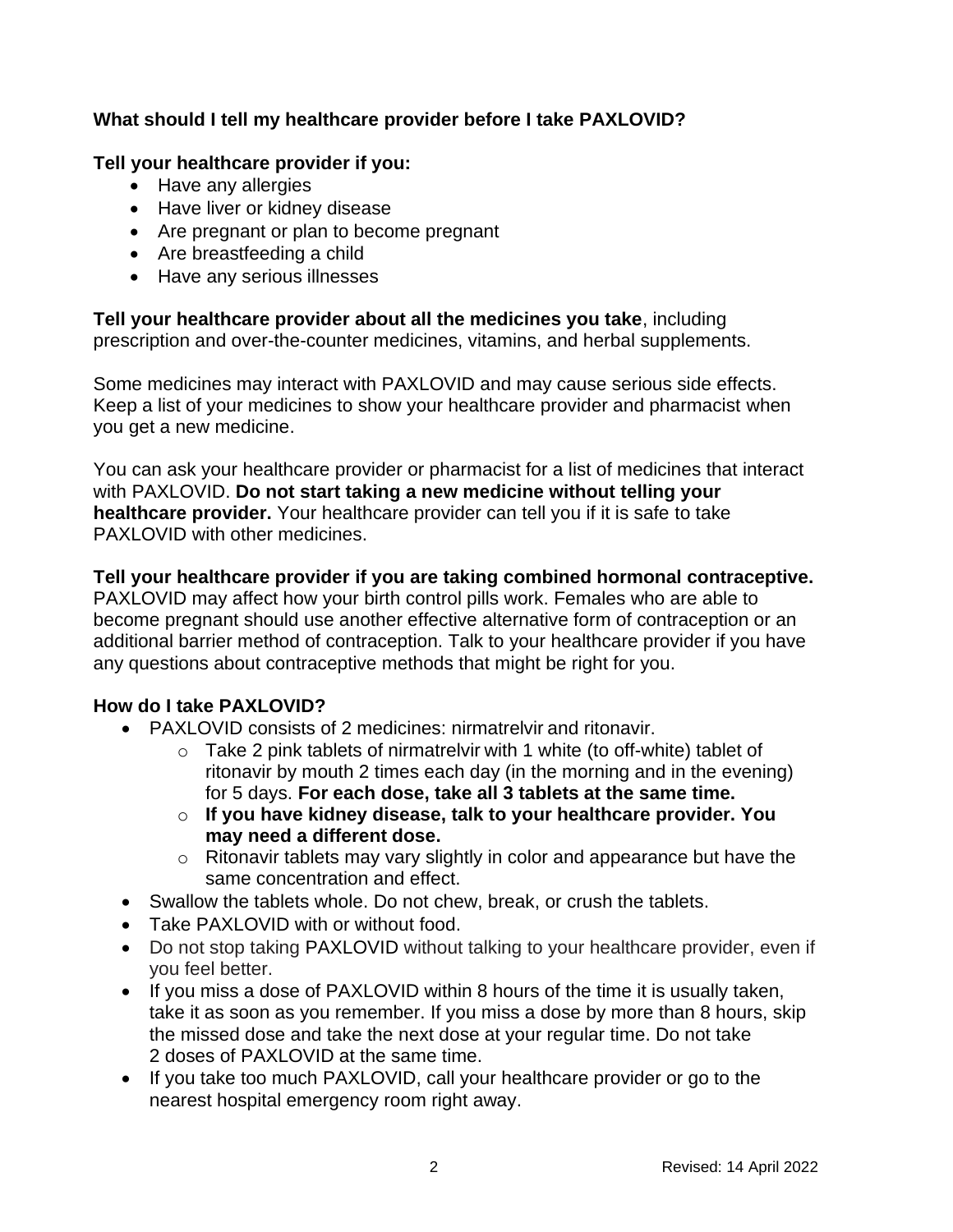• If you are taking a ritonavir- or cobicistat-containing medicine to treat hepatitis C or Human Immunodeficiency Virus (HIV), you should continue to take your medicine as prescribed by your healthcare provider.

Talk to your healthcare provider if you do not feel better or if you feel worse after 5 days.

### **Who should generally not take PAXLOVID?**

#### **Do not take PAXLOVID if:**

- You are allergic to nirmatrelvir, ritonavir, or any of the ingredients in PAXLOVID.
- You are taking any of the following medicines:
	- o Alfuzosin
	- o Pethidine, propoxyphene
	- o Ranolazine
	- o Amiodarone, dronedarone, flecainide, propafenone, quinidine
	- o Colchicine
	- o Lurasidone, pimozide, clozapine
	- o Dihydroergotamine, ergotamine, methylergonovine
	- o Lovastatin, simvastatin
	- $\circ$  Sildenafil (Revatio<sup>®</sup>) for pulmonary arterial hypertension (PAH)
	- o Triazolam, oral midazolam
	- o Apalutamide
	- o Carbamazepine, phenobarbital, phenytoin
	- o Rifampin
	- o St. John's Wort (*hypericum perforatum*)

Taking PAXLOVID with these medicines may cause serious or life-threatening side effects or affect how PAXLOVID works.

These are not the only medicines that may cause serious side effects if taken with PAXLOVID. PAXLOVID may increase or decrease the levels of multiple other medicines. It is very important to tell your healthcare provider about all of the medicines you are taking because additional laboratory tests or changes in the dose of your other medicines may be necessary while you are taking PAXLOVID. Your healthcare provider may also tell you about specific symptoms to watch out for that may indicate that you need to stop or decrease the dose of some of your other medicines.

# **What are the important possible side effects of PAXLOVID?**

# **Possible side effects of PAXLOVID are:**

- **Allergic Reactions.** Allergic reactions can happen in people taking PAXLOVID, even after only 1 dose. Stop taking PAXLOVID and call your healthcare provider right away if you get any of the following symptoms of an allergic reaction:
	- o hives
	- o trouble swallowing or breathing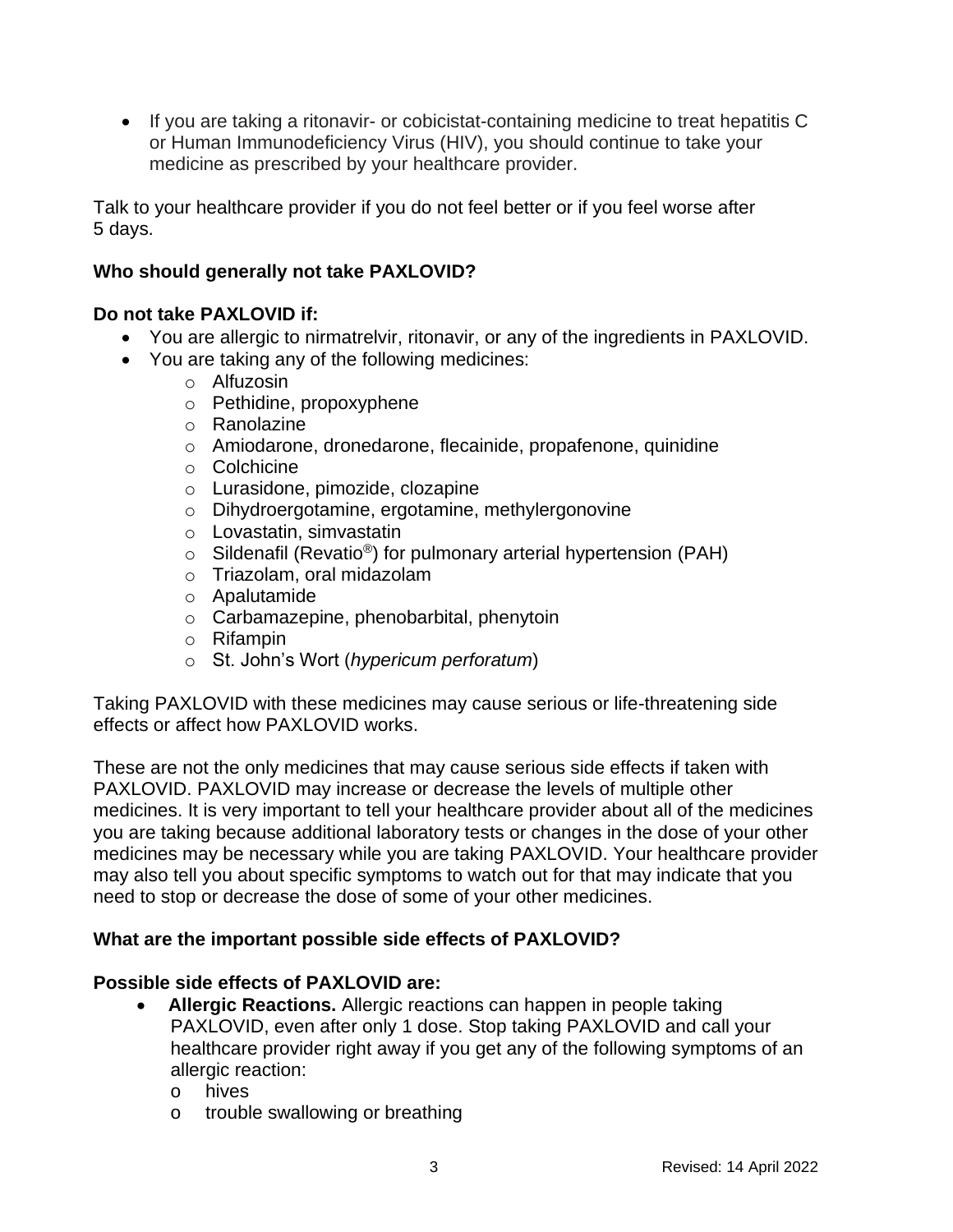- o swelling of the mouth, lips, or face
- o throat tightness
- o hoarseness
- o skin rash
- **Liver Problems.** Tell your healthcare provider right away if you have any of these signs and symptoms of liver problems: loss of appetite, yellowing of your skin and the whites of eyes (jaundice), dark-colored urine, pale colored stools and itchy skin, stomach area (abdominal) pain.
- **Resistance to HIV Medicines**. If you have untreated HIV infection, PAXLOVID may lead to some HIV medicines not working as well in the future.

#### • **Other possible side effects include:**

- o altered sense of taste
- o diarrhea
- o high blood pressure
- o muscle aches

These are not all the possible side effects of PAXLOVID. Not many people have taken PAXLOVID. Serious and unexpected side effects may happen. PAXLOVID is still being studied, so it is possible that all of the risks are not known at this time.

#### **What other treatment choices are there?**

Veklury (remdesivir) is FDA-approved for the treatment of mild-to-moderate COVID-19 in certain adults and children. Talk with your doctor to see if Veklury is appropriate for you.

Like PAXLOVID, FDA may also allow for the emergency use of other medicines to treat people with COVID-19. Go to [https://www.fda.gov/emergency-preparedness-and](https://www.fda.gov/emergency-preparedness-and-response/mcm-legal-regulatory-and-policy-framework/emergency-use-authorization)[response/mcm-legal-regulatory-and-policy-framework/emergency-use-authorization](https://www.fda.gov/emergency-preparedness-and-response/mcm-legal-regulatory-and-policy-framework/emergency-use-authorization) for information on the emergency use of other medicines that are authorized by FDA to treat people with COVID-19. Your healthcare provider may talk with you about clinical trials for which you may be eligible.

It is your choice to be treated or not to be treated with PAXLOVID. Should you decide not to receive it or for your child not to receive it, it will not change your standard medical care.

# **What if I am pregnant or breastfeeding?**

There is no experience treating pregnant women or breastfeeding mothers with PAXLOVID. For a mother and unborn baby, the benefit of taking PAXLOVID may be greater than the risk from the treatment. If you are pregnant, discuss your options and specific situation with your healthcare provider.

It is recommended that you use effective barrier contraception or do not have sexual activity while taking PAXLOVID.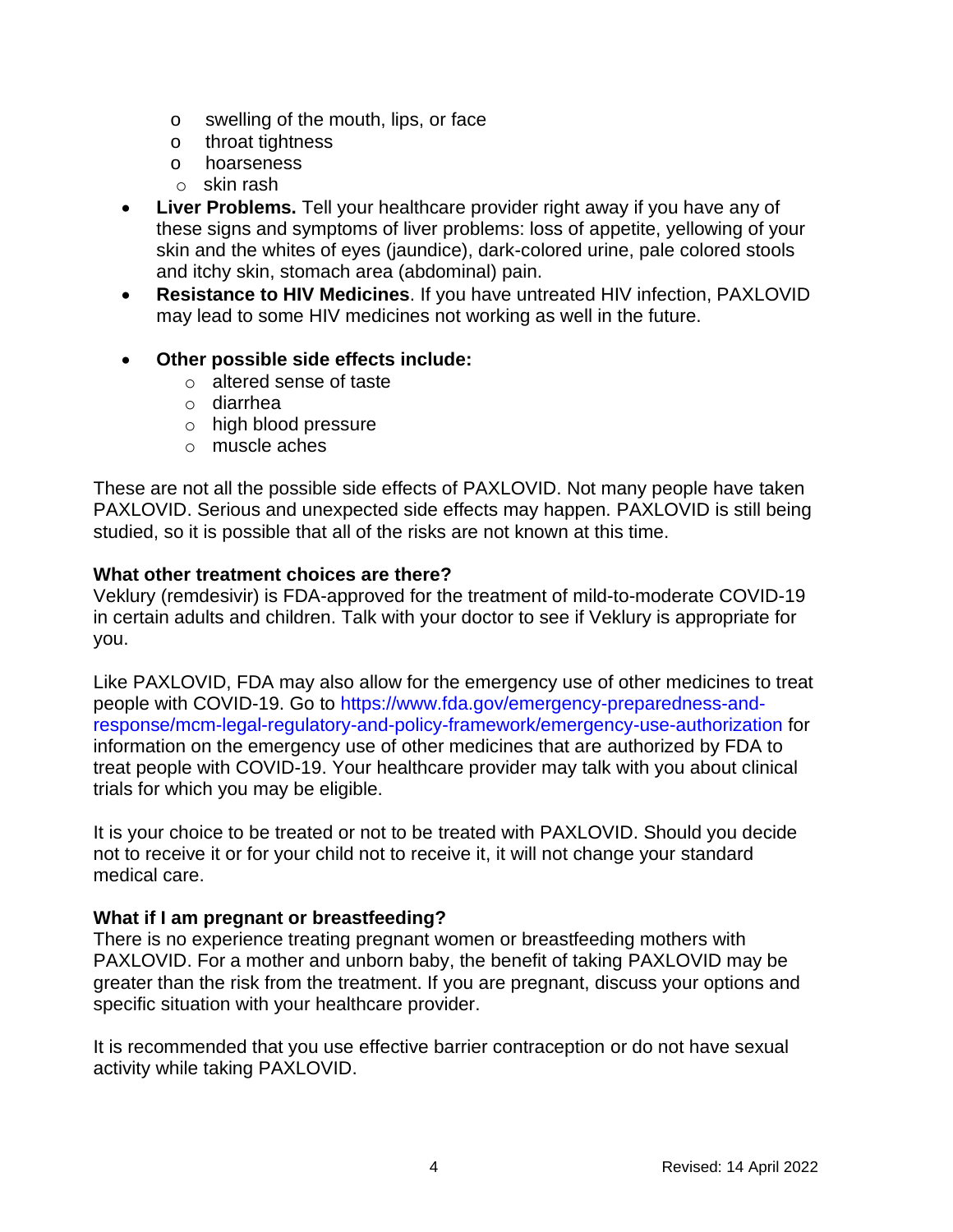If you are breastfeeding, discuss your options and specific situation with your healthcare provider.

### **How do I report side effects with PAXLOVID**?

Contact your healthcare provider if you have any side effects that bother you or do not go away.

Report side effects to **FDA MedWatch** at [www.fda.gov/medwatch](http://www.fda.gov/medwatch) or call 1-800-FDA-1088 or you can report side effects to Pfizer Inc. at the contact information provided below.

| <b>Website</b>                | <b>Fax number</b> | Telephone number |
|-------------------------------|-------------------|------------------|
| www.pfizersafetyreporting.com | 1-866-635-8337    | 1-800-438-1985   |

### **How should I store PAXLOVID?**

Store PAXLOVID tablets at room temperature, between 68○F to 77○F (20○C to 25○C).

# **How can I learn more about COVID-19?**

- Ask your healthcare provider.
- Visit [https://www.cdc.gov/COVID19.](https://www.cdc.gov/COVID19)
- Contact your local or state public health department.

# **What is an Emergency Use Authorization (EUA)?**

The United States FDA has made PAXLOVID available under an emergency access mechanism called an Emergency Use Authorization (EUA). The EUA is supported by a Secretary of Health and Human Service (HHS) declaration that circumstances exist to justify the emergency use of drugs and biological products during the COVID-19 pandemic.

PAXLOVID for the treatment of mild-to-moderate COVID-19 in adults and children [12 years of age and older weighing at least 88 pounds (40 kg)] with positive results of direct SARS-CoV-2 viral testing, and who are at high risk for progression to severe COVID-19, including hospitalization or death, has not undergone the same type of review as an FDA-approved product. In issuing an EUA under the COVID-19 public health emergency, the FDA has determined, among other things, that based on the total amount of scientific evidence available including data from adequate and well-controlled clinical trials, if available, it is reasonable to believe that the product may be effective for diagnosing, treating, or preventing COVID-19, or a serious or life-threatening disease or condition caused by COVID-19; that the known and potential benefits of the product, when used to diagnose, treat, or prevent such disease or condition, outweigh the known and potential risks of such product; and that there are no adequate, approved, and available alternatives.